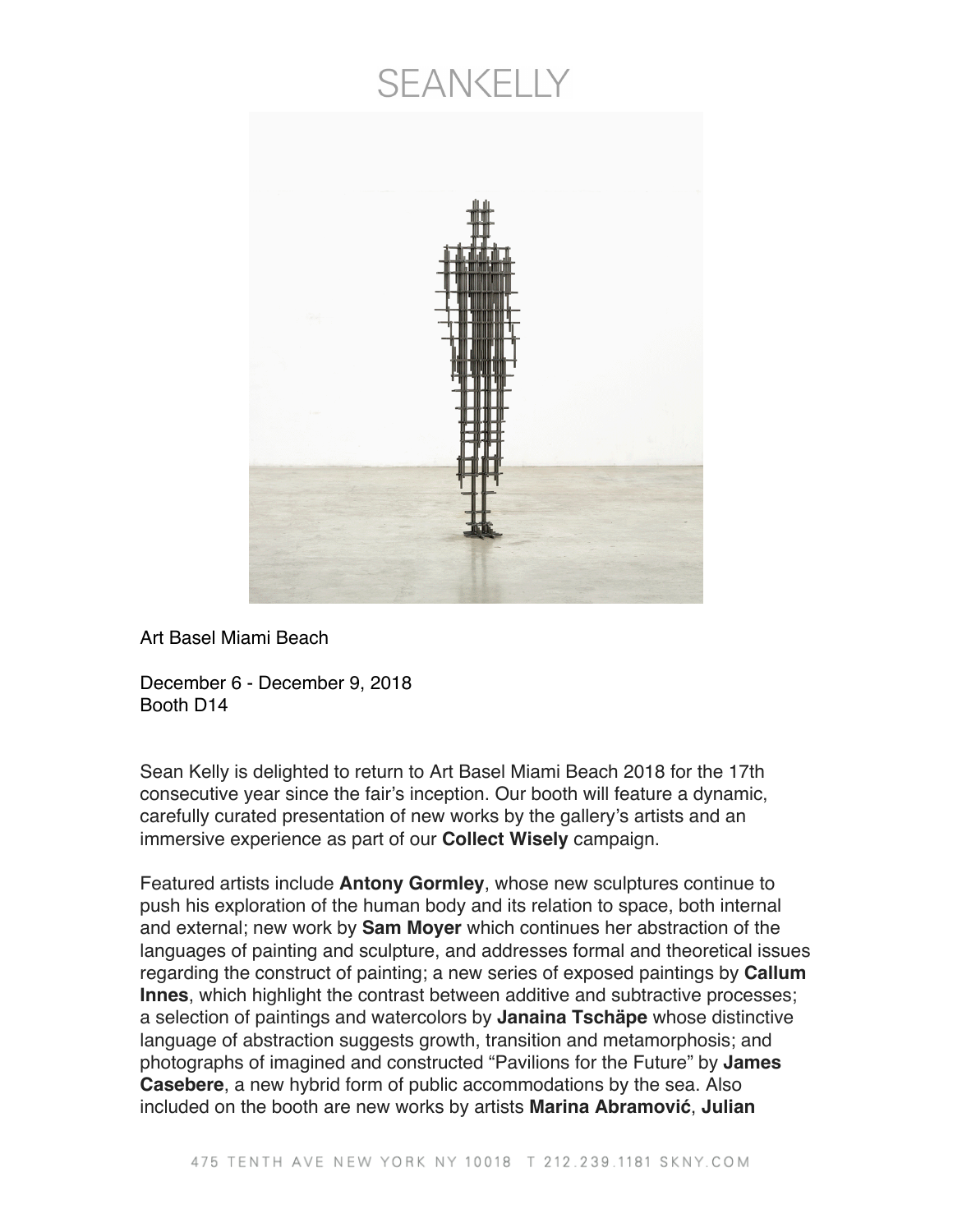**SEANKELLY** 

## **Charrière, Jose Dávila**, **Laurent Grasso**, **Candida Höfer**, **Ilse D'Hollander**, **Idris Khan**, **Hugo McCloud**, **Landon Metz**, **Alec Soth**, **James White**, and **Kehinde Wiley**.

**The Collect Wisely Experience** will focus on one of the core elements of the campaign, connoisseurship. Encouraging visitors to slow down and pay closer attention to art, the installation will create a space for quiet reflection in the midst of the busy fair. Visitors will be invited to sit in an iconic REPUBLIC OF Fritz Hansen Egg Chair, designed by Arne Jacobsen, and reflect on a single artwork by Callum Innes, Idris Khan, Hugo McCloud, Shahzia Sikander, and Janaina Tschäpe, which will change each day. To become fully immersed in the experience, the viewer will don a pair of Master & Dynamic noise isolating headphones and listen to the voice of each artist introducing their work, followed by a period of silence encouraging the viewer to contemplate the piece before them.

Follow us on Instagram @SeanKellyNY and join the conversation #CollectWisely

Support for Collect Wisely is provided by **REPUBLIC OF Fritz Hansen** and **Master & Dynamic**.

Image: Antony Gormley, *SET IV,* 2018, 10 mm square section mild steel bar, 76 3/4 x 20 1/2 x 11 13/16 inches

The following panel discussion will take place concurrent to the fair:



The Passion and Purpose of Collecting

Thursday, December 6, 10 - 11am UBS Lounge, Art Basel Miami Beach Convention Center

Moderated by Jan Dalley, arts editor of the Financial Times. With panelists Mary Rozell, Head of the UBS Art Collection and Sean Kelly, Founder of Sean Kelly Gallery and host of the Collect Wisely podcast